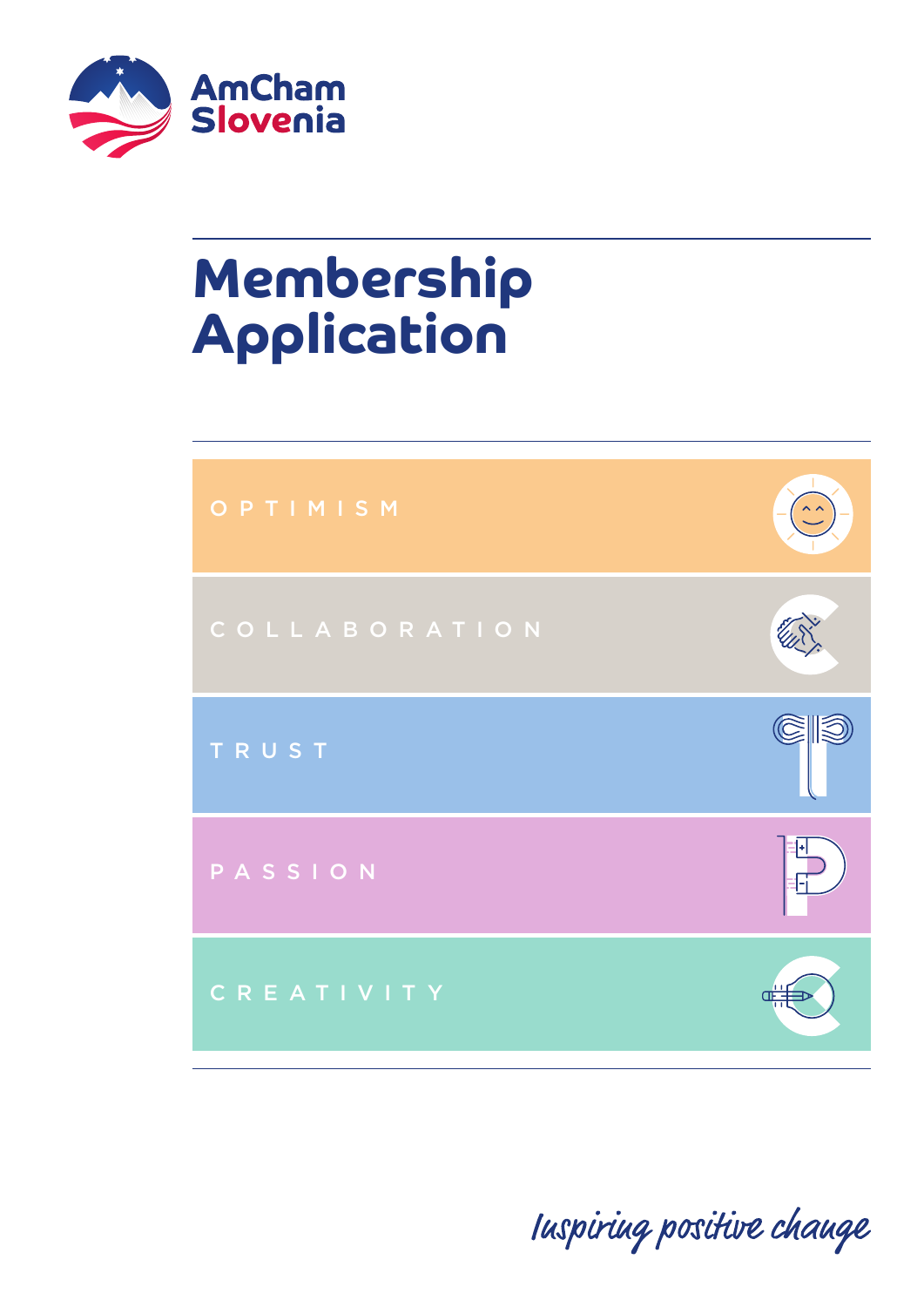

## **We would like to become a member of the American Chamber of Commerce — AmCham Slovenia.**

| * Required field<br>cannot be left<br>blank | Company Name:*                                 |               |
|---------------------------------------------|------------------------------------------------|---------------|
|                                             |                                                |               |
|                                             | Address:*                                      |               |
|                                             |                                                |               |
|                                             | VAT Number:*                                   |               |
|                                             |                                                |               |
|                                             | First & Last Name of Official Representative:* |               |
|                                             |                                                |               |
|                                             | Position:*                                     |               |
|                                             |                                                |               |
|                                             | E-mail:*                                       | Mobile Phone: |
|                                             |                                                |               |
|                                             |                                                |               |

## **Applicant Information**

Please name employees in your company (beside the applicant) that should be invited to events and involved in AmCham Slovenia activities: First name, Last name, Position, Phone, Email.

1 2 3 4 5 6 7 8 9 10

*Entrepreneur and Non-profit members up to 5 individuals.*

| Corporate       |
|-----------------|
| and Patron      |
| members up to   |
| 10 individuals. |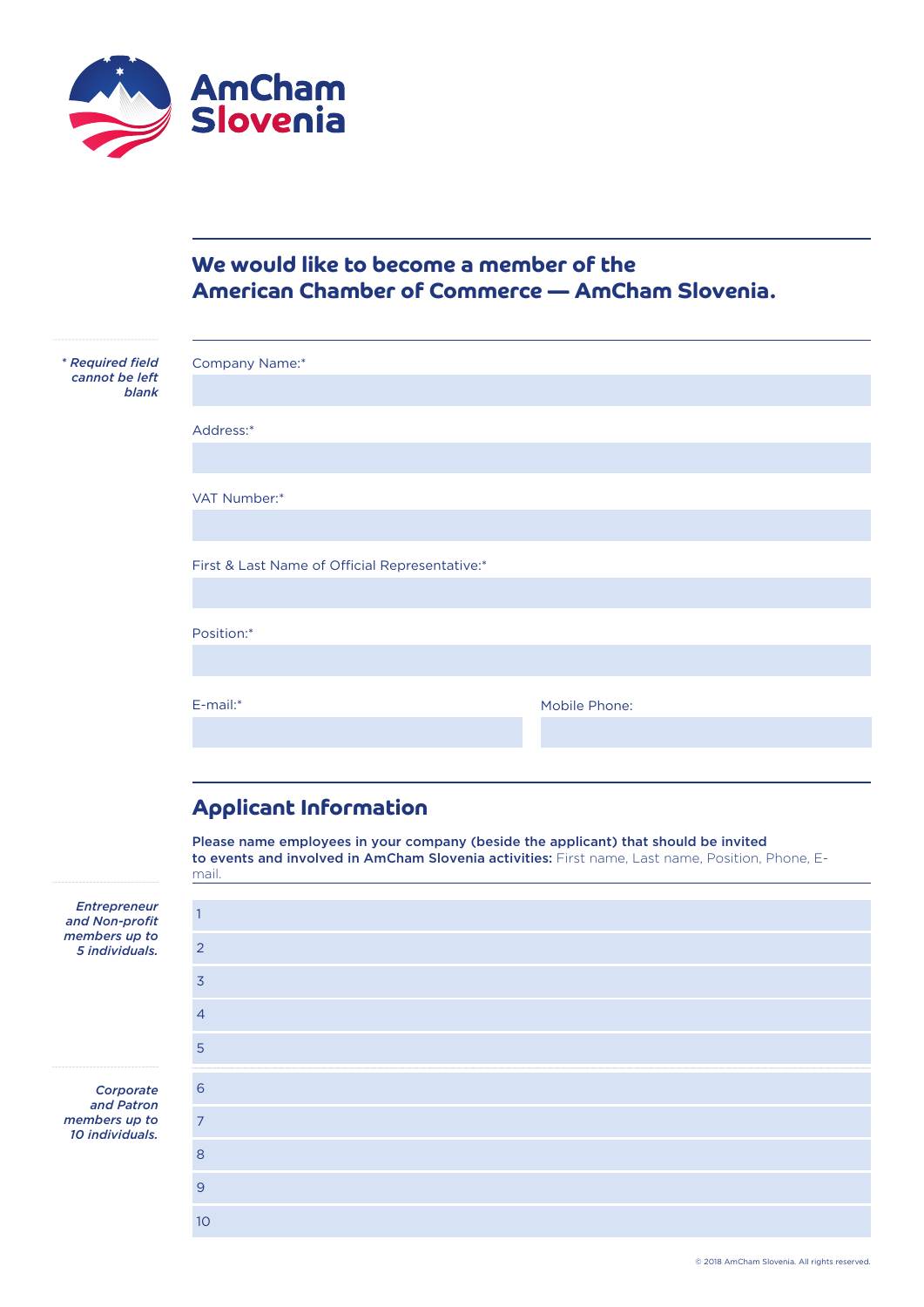

### **Types of Membership**

*More on membership categories: [www.amcham.si](http://www.amcham.si)*

#### Type of membership is determined by the Board of Governors due to annual turnover.

All AmCham members may transition to a higher category, regardless of the revenue of the company or group to which they belong, as stated in the Membership Policy. The Membership Fee is payable within thirty (30) days of the date of the invoice submitted to the Member by the AmCham Slovenia.

#### Please check the appropriate category below:

#### **Patron**

Is a special membership category and is for all member companies that are strong supporters of AmCham Slovenia activities. Patron members are of great value to us, since their contribution and cooperation help us inspire positive change together. Patron membership represents a great opportunity for members to receive the maximum benefits out of their AmCham membership and its promotional opportunities. In addition to all existing AmCham Slovenia benefits, companies that apply for this type of membership will also be entitled to several exclusive features and privileges, special recognition, extra visibility and incentives. The annual fee is EUR 3,000 + a one-time initiation fee of EUR 100 + VAT.

#### **Corporate**

If the annual worldwide turnover of your company, or the group to which your company pertains is over EUR 1.5 million, the annual fee is EUR 1,500 + a EUR 100 one-time joining fee (VAT to be added).

#### **Enterpreneur**

If the annual worldwide turnover of your company, or the group to which your company pertains is less than EUR 1.5 million, the annual fee is EUR 750 + a EUR 100 onetime joining fee (VAT to be added).

#### Non-profit

If your company is registered as a non-profit organization in Slovenia or the USA, the annual fee EUR 250 + a EUR 100 one-time joining fee (VAT to be added).

*\* required field cannot be left blank* Mailing Address for Invoice for Membership Fee:\*